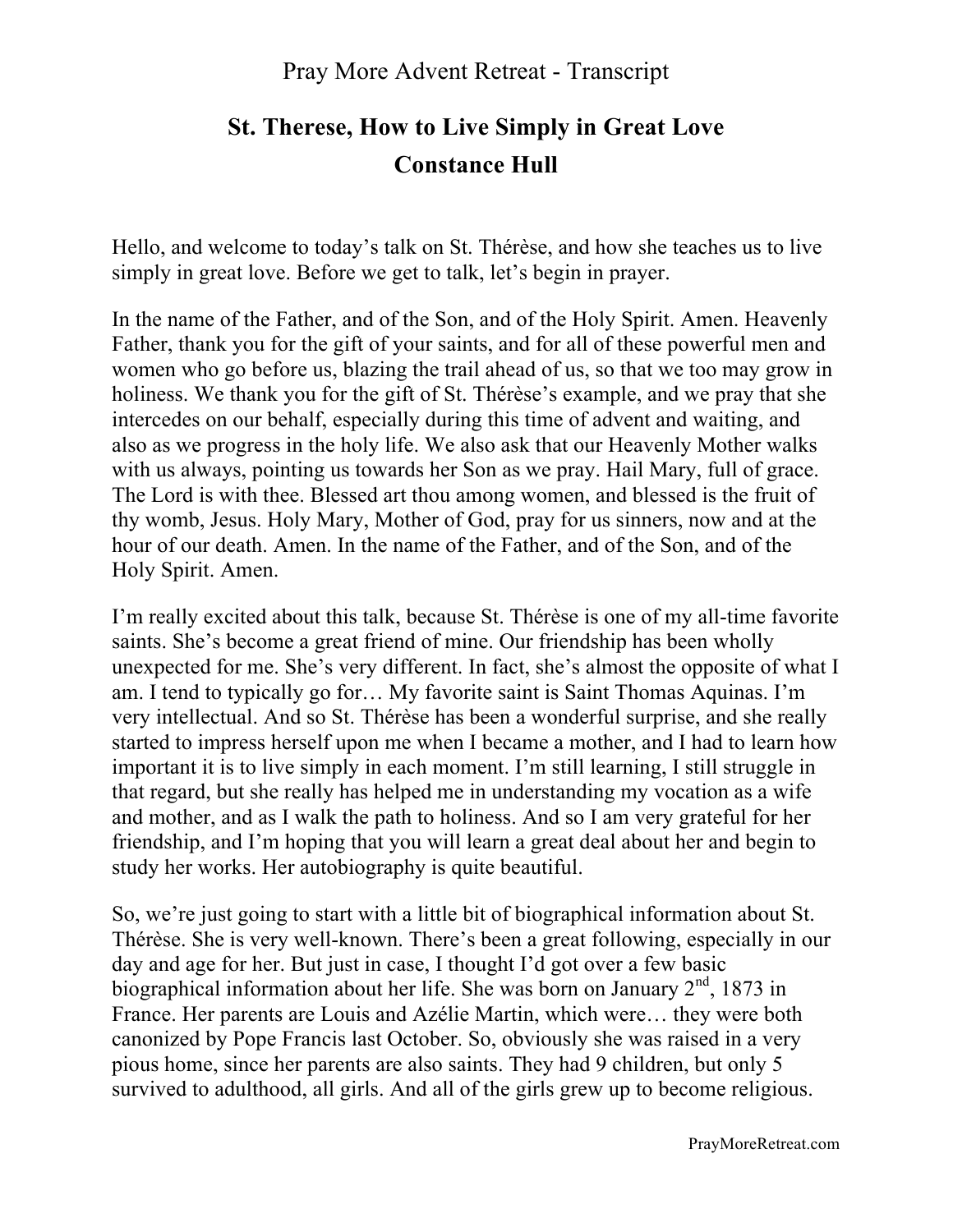So, every single one of them entered into religious life. Unfortunately, Azélie died of breast cancer when Thérèse was 4 years old, so she did spend the majority of her life with her mother in heaven, and her Father was charged with raising her, as well as her sisters.

And her Father, Louis, sacrificed a great deal to provide for his daughters and their spiritual and emotional needs. Thérèse was very close to her Father. She talks lovingly of him in her autobiography. She did struggle greatly after her mother died. She became very sensitive, she cried easily, and it was a great struggle for her for about 10 years, in which she tried to learn to trust in God, and to overcome that sensitivity. And she eventually did when she was 14 years old, and that was when she really sensed that she was called to the religious life. And she went full bore into it, as she seemed to be. She was the type of person who did everything 100%, and so she completely devoted herself to the pursuit of entering the Carmelite Monastery. But at that point she was too young, and so she had to seek a dispensation in order to enter.

And at one point, she ended up going to Rome on a pilgrimage with her father, and when she went to have her audience with the Holy Father, she burst out that she wanted to enter into the Carmelite Monastery, and she begged him to allow her to do so. And the Pope was very taken aback, but saw her great zeal and told her to rely on God's will, and if it was His will that she would enter. And so it was eventually God's will, and so she did enter the Carmelite Monastery, where she spent the rest of her days. And when she entered into religious life, it was somewhat of a transition. It's a transition for anyone; it's a very different life than most of us grow up in. So she had to discover the motions, the rhythms, and the temperaments of her fellow religious and sisters, and she started to learn obedience and charity through her mother prioress, who was prone to a short temper. And it was really then that she started to learn to love mother prioress regardless of this vice and difficulty on her side. And she really did learn sanctification through the ill treatment that she received at times from the mother prioress.

It was also during this time that Thérèse's Father became very ill, and he was coming close to his death. He had different medical issues, especially strokes, he was unable to function. And at that point in time, a lot of people who couldn't function were put in medical institutions, which he was, which was very difficult for Thérèse, and she struggled greatly with this. He was lucid at some points, and he was obviously very holy and spiritual, and said that his humiliation at the end of his life was because he had never fully experienced it. So he was really entering in into the mystery of the cross at the end of his life, and that's part of the reason that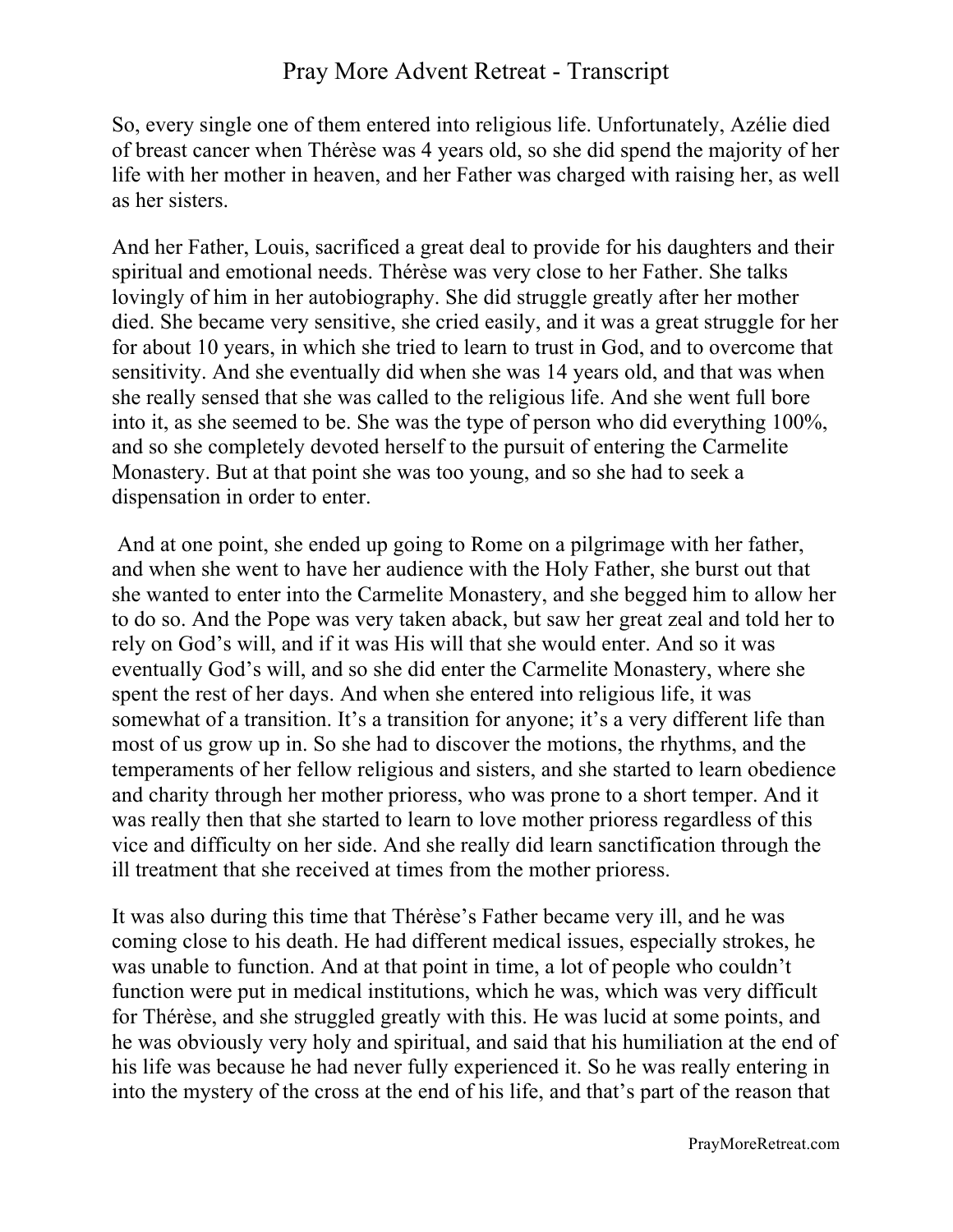he has been canonized, obviously. He demonstrated profound holiness throughout his life and at the end of his life. But he was able to visit Thérèse one more time before he passed away. He was wheelchair bound, and it was difficult for Thérèse, and he told his daughter at that visit that they would not meet again until they were reunited in heaven, and he died in 1894.

However, St. Thérèse herself did not live into old age, and so their reunion was not spread along long years, since she herself died at the age of 24. St. Thérèse developed a very simple approach to the spiritual life that spoke of her great devotion to our Lord. She wanted to enter into holiness and spiritual life by looking at the simple part of every single day, every action that we do, and bringing it to God in great love. She didn't see herself, as she often said, as a great eagle, as one of the high saints writing amazing theological works, or doing profound acts of penance, or serving the poor and traveling. She herself was very drawn to missionary work, but she never ended up doing missionary work. She wanted to find a way to live holiness in every moment, and in helping others to come into a greater and deeper love of God.

So, her approach to the spiritual life is referred to as "The little way", and that is because it is something that any of us can do, and because it has to do with the simple acts that we participate in, that we do each day. We do simple things throughout every day. We do… if you're a mother, you do laundry, you do dishes, you take care of your children, you feed them, you clothe them, you change diapers. For people who work, they go and work at their jobs, and sometimes they're doing very seemingly mundane and menial tasks, from writing a document in Excel, to chopping wood, to working on machinery, to business meetings. Whatever it is, we have small moments throughout our day, and we are able, if we consciously work at it and we make it habitual, we are able to offer up every single thing that we do in our daily lives to God in love, so that we can be further united in charity to him. Because, by living our lives focused on God, we're drawn deeper into communion with the most Holy Trinity, which of course is the meaning of our very existence. We are meant to enter deeper into communion with the most Holy Trinity, as well as into communion with the people around us, because we are all so united through our shared nature to one another. And that is precisely why God calls us to love God and our neighbor.

So, Thérèse's approach was that every single person can embrace this way, because it is meant to sanctify all of our actions and activity throughout the day. So anyone can do it, whether, like I said, whether you're a mother, whether you're a CEO, farmer, IT Tech. It doesn't matter what type of job you have, you're able to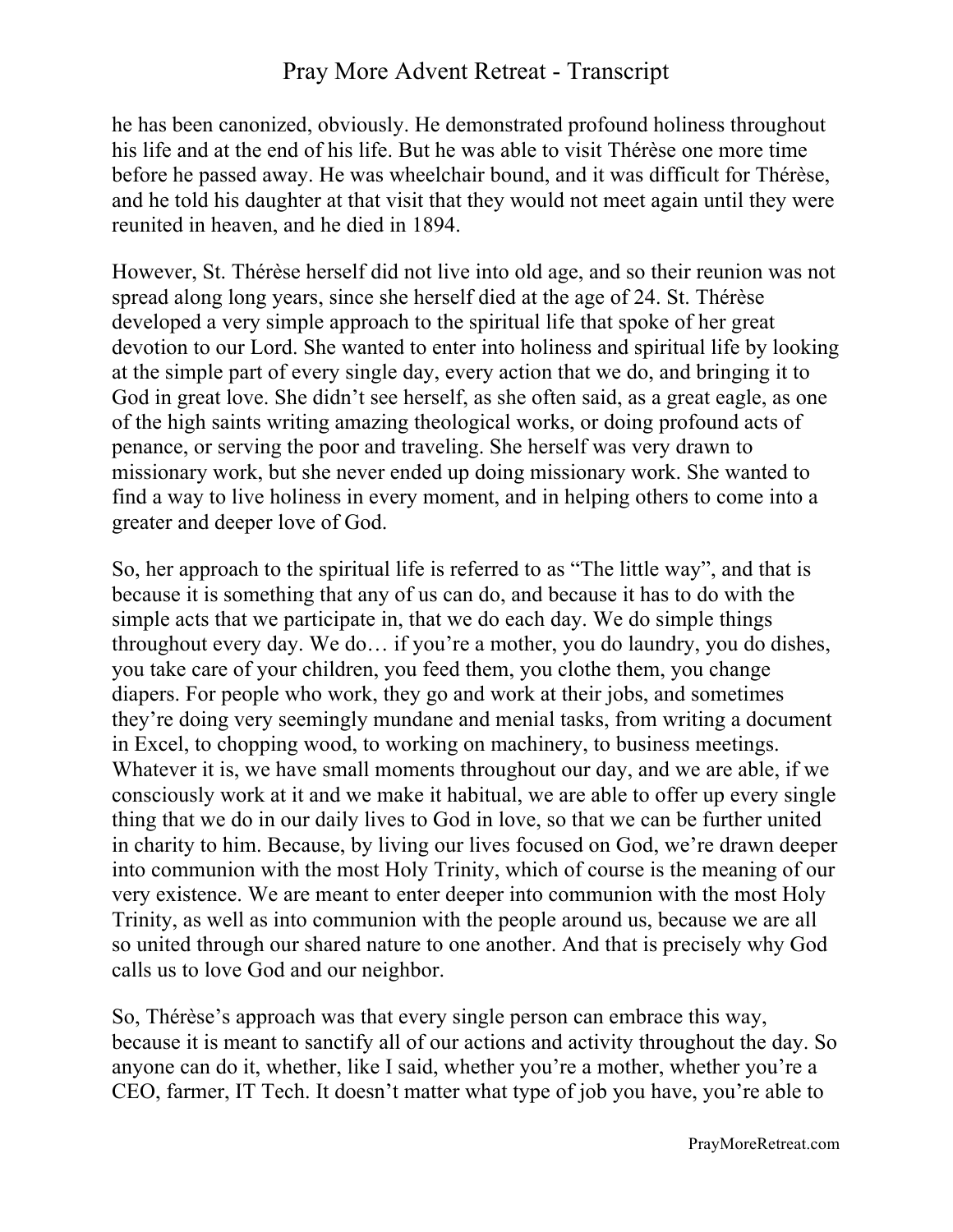live this way. And in the book *Spiritual Treasures From St. Therese of Lisieux* by Cynthia Cavnar, she quotes St. Thérèse as saying "The most trivial work, the least action, when inspired by a love, is often of greater merit than the most outstanding achievement. It is not their face value that God judges our deeds, even when they bear the stamp of apparent holiness, but solely on the measure of love we put into them."

So, what St. Thérèse is telling us is that God is not necessarily looking for these amazing grand gestures. Now yes, there are certain people who were called to be missionaries. People like St. Teresa of Calcutta who were called to go to the poorest of the poor, or St. John Paul II who was called to be our Holy Father for 26 years. It's important for us to understand that holiness is something that every single one of us is called to. It's not just for loftily, high souls. Every single person has been created in the image and likeness of God, and every single one of us is called to holiness. And the way we can all achieve holiness is if we live simply in great love. So when I go to do the dishes, I can offer that up in love to God. Or I can also offer it up for someone in need, or for the poor souls in purgatory, for an end to abortion, for the continued development and spiritual growth for my daughter. There are an endless amount of ways that we can turn our work, our simple actions, into prayer, and that deepens us in the spiritual life.

St. Thérèse says for us to live each moment of our day in service to God. And of course this is something that requires great habit, and it will take a long time for us to develop the habit of doing this in our daily life, because we get busy, we get overwhelmed, many of us are juggling a wide variety of tasks, as well as our family life. And so we have to learn to consciously stop and say "Lord, I'm offering up this task to you." I could say "Lord, I'm offering up this retreat talk in great love of you, because I want to serve and minister to other people." So, we're supposed to take every moment of our lives and give it to God, and St. Thérèse says "We have only the short moments of our life to love Jesus, and the devil knows this well. And so he tries to consume our life with useless works." How often is it that we become overwhelmed because we have so many tasks to get done each day? And of course busyness is a normal part of human experience, but busyness gets in the way of the spiritual life. When we have too much going on we get distracted, our prayer life falls by the wayside, and we aren't centered on God.

So, St. Thérèse is telling us, first, not to allow busyness to get in the way of our spiritual development and our communion and relationship with God, but she's also telling us that in learning to offer up each task, we then are praying constantly through every activity. And then we aren't becoming burdened, and the devil isn't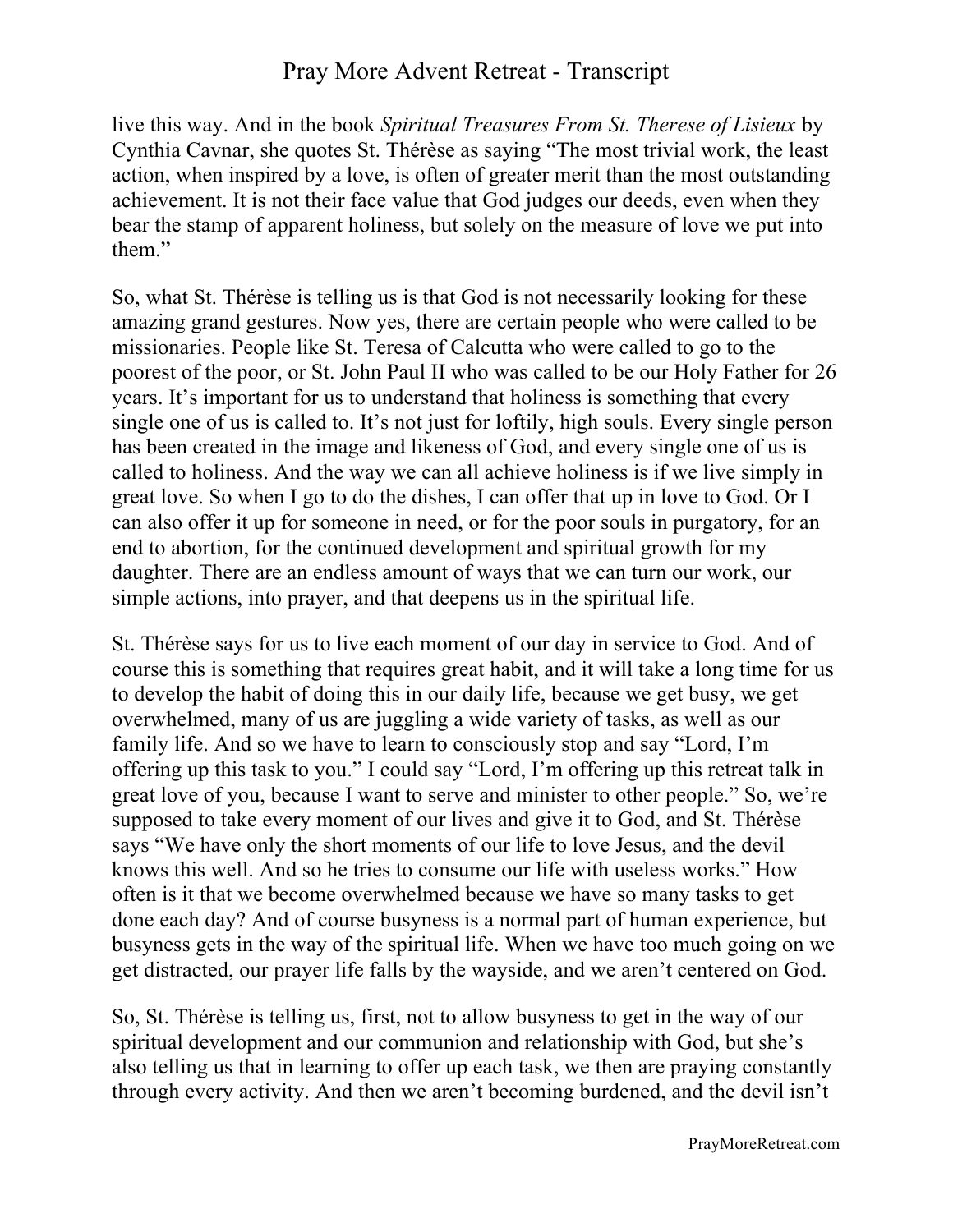using our busyness to block us and keep us from deeper relationship with our Lord. So if we focus and center every aspect of our life on God, then we're truly centered where we need to be, and we can progress in holiness. So, this is one of the ways that we can keep the devil from blinding us to our true calling, which is holiness and communion with the most Holy Trinity.

And one of the other aspects that St. Thérèse talks about is, and I've alluded to this a little bit already, is that God calls each one of us differently. It's important that we not compare ourselves to our neighbor. We can easily get caught up in our neighbor is doing all of these great things, this person goes off and does missionary trips to Haiti, or Latin America, Africa, or wherever, and I don't have the ability to do that, and I'm here at home taking care of my children, or I'm going to work every day and doing what I need to do, but I'm active in my parish and I do other things. It's important that we remember that we're each called differently, and our calls may vary at different points in our lives. I am a mother, so my primary duty right now is to my husband and my daughter. That is where God has called me right now. I have the great and gigantic task of leading my daughter and my husband to heaven, so they have to be my priority right now.

Yes, God calls me to serve in other ministries; I serve in Pro-Life Ministry, that's where God has called me. I pray at Planned Parenthood, I do 40 Days for Life, I try to help women who are in crisis pregnancies, and that is where God has called me to serve. And he might call someone else to work at the local homeless shelter, he might call someone else to the soup kitchen, someone else is a catechist and an educator, and other people are working with different organizations. Habitat for Humanity is one of the areas my husband loves to work in, because he's very good at building. So it's important that we remember on the path to holiness that each of us has a different calling from God, and that we are not meant to compare ourselves and say "Well, I'm not St. Teresa of Avila." Well, I have a more intellectual bent, but I am certainly not St. Teresa of Avila, I am Constance Hull. And so we need to understand as we progress in the holy life, and St. Thérèse is brilliant at reminding us of this, that each of us has an individual calling from God.

So, what we can get from St. Thérèse in this very short introduction to an absolutely brilliant way of living the spiritual life, is that she is reminding us that God is not necessarily asking us to do these huge, great sacrifices and actions for Him, but instead He's calling us to love. And that is all over scripture. God wants us to learn to love Him when we have our… we're elbow deep in dishes, and when we're typing at a keyboard at work, when we're changing diapers, and when we are helping our neighbor who is struggling with illness. Just, God wants us to